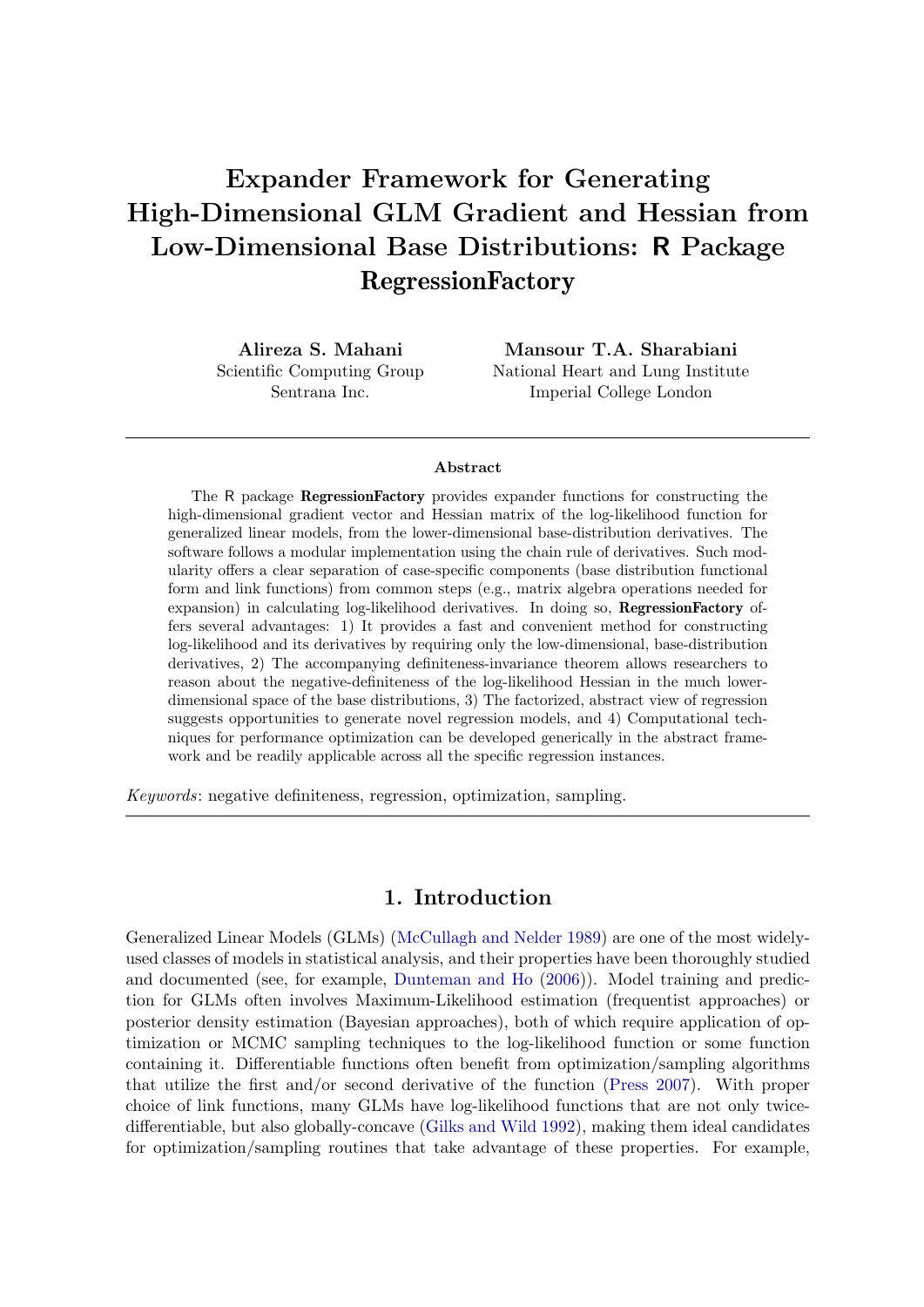the most common optimization approach for GLMs is Iterative Reweighted Least Squares (IRLS) [\(Gentle](#page-16-2) [2007,](#page-16-2) Section 6.8.1). IRLS is a disguised form of Newton-Raphson optimization [\(Wright and Nocedal](#page-17-2) [1999\)](#page-17-2), which uses both the gradient and Hessian of the function, and relies on global concavity for convergence. When Hessian is too expensive to calculate or lacks definiteness, other optimization techniques such as conjugate gradient [\(Press](#page-17-1) [2007,](#page-17-1) Section 10.6) can be used, which still require the first derivative of the function. Among MCMC sampling algorithms, Adaptive Rejection Sampler [\(Gilks and Wild](#page-16-1) [1992\)](#page-16-1) uses the first derivative and requires concavity of the log-density. Stochastic Newton Sampler [\(Qi](#page-17-3) [and Minka](#page-17-3) [2002;](#page-17-3) [Mahani, Hasan, Jiang, and Sharabiani](#page-17-4) [2014\)](#page-17-4), a Metropolis-Hastings sampler using a locally-fitted multivariate Gaussian, uses both first and second derivatives and also requires log-concavity. Other techniques such as Hamiltonian Monte Carlo (HMC) [\(Neal](#page-17-5) [2011\)](#page-17-5) use the first derivative of log-density, while their recent adaptations can use second and even third derivative information to adjust the mass matrix to local space geometry [\(Girolami](#page-17-6) [and Calderhead](#page-17-6) [2011\)](#page-17-6). Efficient implementation and analysis of GLM derivatives and their properties, therefore, is a key component to our ability to build probabilistic models using the powerful GLM framework.

The R package RegressionFactory contributes to computational research and development on GLM-based statistical models by providing an abstract framework for constructing, and reasoning about, GLM-like log-likelihood functions and their derivatives. Its modular implementation can be viewed as code factorization using the chain rule of derivatives [\(Apostol](#page-16-3) [1974\)](#page-16-3). It offers a clear separation of generic steps (expander functions) from model-specific steps (base functions). New regression models can be readily implemented by supplying their base function implementation. Since base functions are in the much lower-dimensional space of the underlying probability distribution (often a member of the exponential family with one or two parameters), implementation of their derivatives is much easier than doing so in the high-dimensional space of regression coefficients. A by-product of this code refactoring using the chain rule is an invariance theorem governing the negative definiteness of the loglikelihood Hessian. The theorem allows this property to be studied in the base-distribution space, again a much easier task than doing so in the high-dimensional coefficient space. The modular organization of **RegressionFactory** also allows for performance optimization techniques to be made available across a broad set of regression models. This is particularly true for optimizations applied to expander functions, but also applies to base functions since they share many concepts and operations across models. RegressionFactory contains a lower-level set of tools compared to the facilities provided by mainstream regression utilities such as the glm command in R, or the package dglm [\(Dunn and Smyth](#page-16-4) [2014\)](#page-16-4) for building double (varying-dispersion) GLM models. Therefore, in addition to supporting research on optimization/sampling algorithms for GLMs as well as research on performance optimization for GLM derivative-calculation routines, exposing the log-likelihood derivatives using the modular framework of RegressionFactory allows modelers to construct composite models from GLM lego blocks, including Hierarchical Bayesian models [\(Gelman and Hill](#page-16-5) [2006\)](#page-16-5).

The rest of the paper is organized as follows. In Section [2,](#page-2-0) we begin with an overview of GLM models and arrive at our abstract, and expanded, representation of GLM log-likelihoods [\(2.1\)](#page-2-1). We then apply the chain rule of derviatives to this abstract expression to derive two equivalent sets of factorized equations (compact and explicit forms) for computing log-likelihood gradient and Hessian using their base-function counterparts [\(2.2\)](#page-3-0). We use the explicit forms of the equations to prove a negative-definiteness invariance theorem for the log-likelihood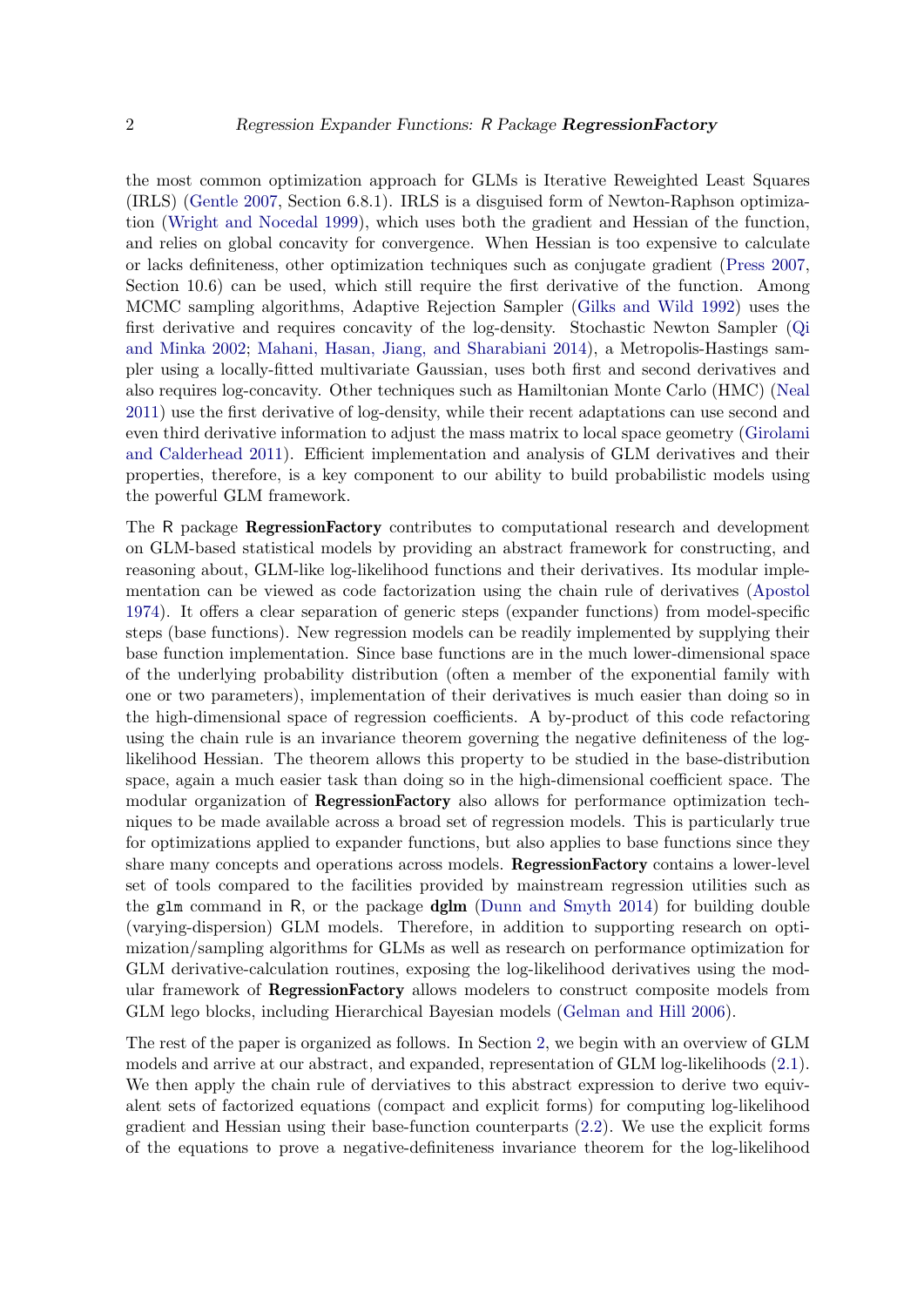Hessian [\(2.3\)](#page-4-0). Section [3](#page-5-0) discusses the implementation of the aforementioned factorized code in RegressionFactory using the expander functions  $(3.1)$  and the base functions  $(3.2)$ . In Section [4,](#page-10-0) we illustrate the use of RegressionFactory using examples from single-parameter and multi-parameter base functions. Finally, Section [5](#page-15-0) offers a summary of results, and pointers to future research and development directions.

# 2. Theory

<span id="page-2-0"></span>In this section we develop the theoretical foundation for RegressionFactory, beginning with an overview of GLM models.

#### <span id="page-2-1"></span>2.1. Overview of GLMs

<span id="page-2-3"></span>In GLMs, response variable<sup>[1](#page-2-2)</sup> y is assumed to be generated from an exponential-family distribution, and its expected value is related to linear predictor  $x^t\beta$  via the link function g:

$$
g(\mathbf{E}(y)) = \mathbf{x}^t \boldsymbol{\beta}.
$$
 (1)

where x is the vector of covariates and  $\beta$  is the vector of coefficients. For single-parameter distributions, there is often a simple relationship between the distribution parameter and its mean. Combined with Equation [1,](#page-2-3) this is sufficient to define the distribution in terms of the linear predictor,  $x^t\beta$ . For many double-parameter distributions, the distribution can be expressed as

$$
f_Y(y; \theta, \Phi) = \exp\left\{\frac{y\theta - B(\theta)}{\Phi} + C(y, \Phi)\right\}
$$
 (2)

where range of y does not depend on  $\theta$  or  $\Phi$ . This function can be maximized with respect to  $\theta$  without knowledge of  $\Phi$ . Same is true if we have multiple conditionally-independent data points, where log-likelihood takes a summative form. Once  $\theta$  is found, we can find  $\Phi$ (dispersion parameter) through maximization or method of moments, as done by glm in R. Generalization to varying-dispersion models is offered in the R package **dglm**, where both mean and dispersion are assumed to be linear functions of covariates. In dglm estimation is done iteratively by alternating between an ordinary GLM and a dual GLM in which the deviance components of the ordinary GLM appear as responses [\(Smyth](#page-17-7) [1989\)](#page-17-7).

In **RegressionFactory**, we take a more general approach to GLMs that encompasses the glm and dglm approaches but is more flexible. Our basic assumption is that log-density for each data point can be written as:

$$
\log (P(y | \{ \mathbf{x}^j \}_{j=1,\dots,J})) = f(<\mathbf{x}^1, \beta^1 > \dots, <\mathbf{x}^J, \beta^J > y)
$$
 (3)

where  $\langle a, b \rangle$  means inner product of vectors a and b. Note that we have absorbed the nonlinearities introduced through one or more link functions into the definition of  $f$ . For  $N$ conditionally-independent observations  $y_1, \ldots, y_N$ , the log-likelihood as a function of coefficients  $\beta^j$  is given by:

<span id="page-2-4"></span>
$$
L(\boldsymbol{\beta}^{1}, \ldots, \boldsymbol{\beta}^{J}) = \sum_{n=1}^{N} f_{n}(<\mathbf{x}_{n}^{1}, \boldsymbol{\beta}^{1}>, \ldots, <\mathbf{x}_{n}^{J}, \boldsymbol{\beta}^{J}>)
$$
\n(4)

<span id="page-2-2"></span> $1$ To simplify notation, we assume that response variable is scalar, but generalization to vector response variables is straightforward.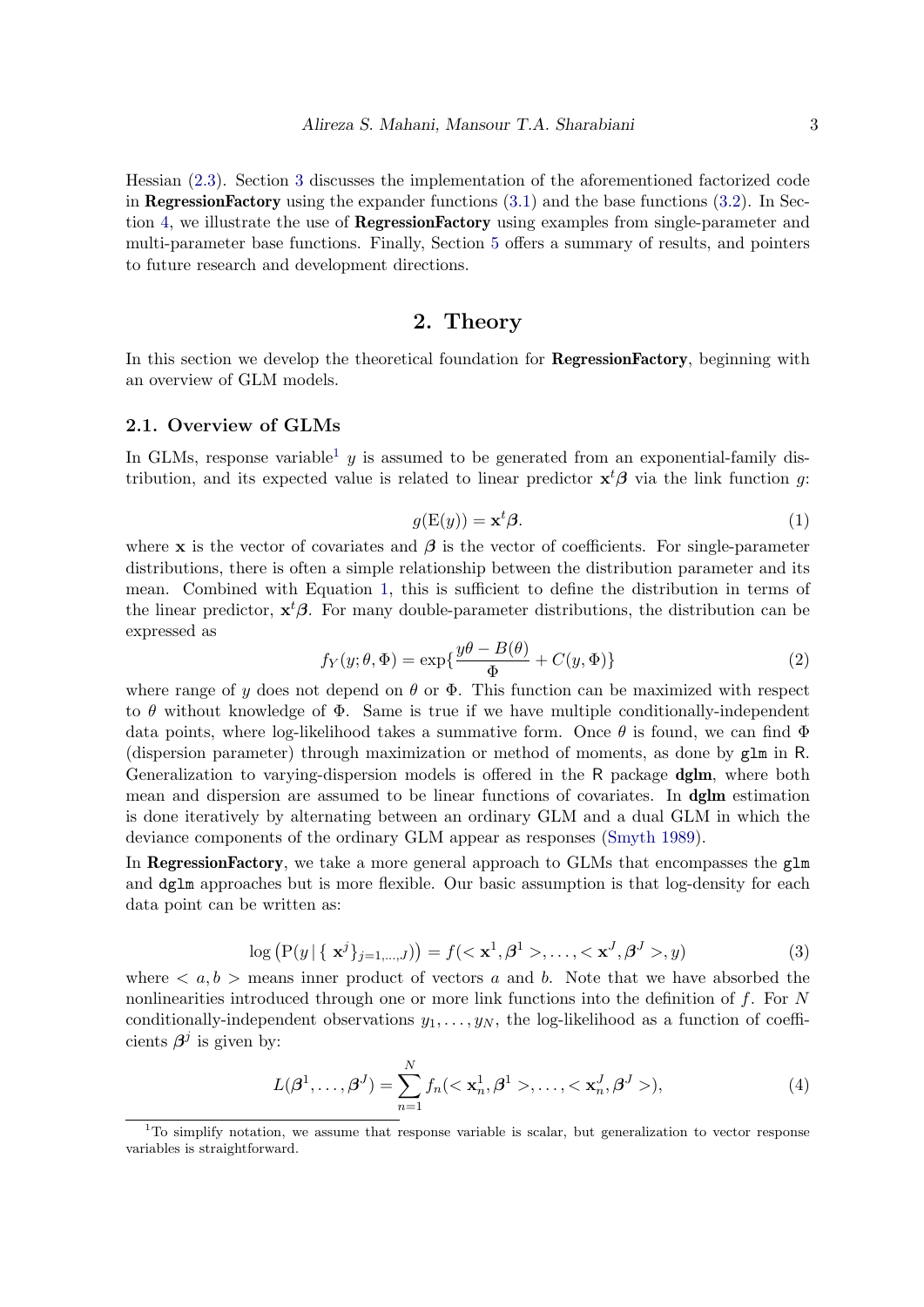where we have absorbed the dependence of each term on  $y_n$  into the indexes of the base functions  $f_n(u^1, \ldots, u^J)$ . With proper choice of nonlinear transformations, we can assume that the domain of L is  $\mathbb{R}^{\sum_j K^j}$ , where  $K^j$  is the dimensionality of  $\beta^j$ .

This view of GLMs naturally unites single-parameter GLMs such as Binomial (with fixed number of trials) and Poisson, constant-dispersion two-parameter GLMs (e.g. normal and Gamma), varying-dispersion two-parameter GLMs (e.g. heteroscedastic normal regression), and multi-parameter models such as multinomial logit. Several examples are discussed in Section [4.](#page-10-0)

Our next step is to apply the chain rule of derivatives to Equation [4](#page-2-4) to express the highdimensional  $(\sum_j K^j)$  derivatives of L in terms of the low-dimensional  $(J)$  derivatives of  $f_n$ 's. We will see that the resulting expressions offer a natural way for modular implementation of GLM derivatives.

#### <span id="page-3-0"></span>2.2. Application of chain rule

First, we define our notation for representing derivative objects. We concatenate all J coefficient vectors,  $\beta^{j}$ 's, into a single  $\sum_{j} K^{j}$ -dimensional vector,  $\beta$ :

$$
\beta \equiv (\beta^{1,t}, \dots, \beta^{J,t})^t. \tag{5}
$$

The first derivative of log-likelihood can be written as:

$$
\mathbf{G}(\boldsymbol{\beta}) \equiv \frac{\partial L}{\partial \boldsymbol{\beta}} = ((\frac{\partial L}{\partial \boldsymbol{\beta}^1})^t, \dots, (\frac{\partial L}{\partial \boldsymbol{\beta}^J})^t)^t,
$$
\n(6)

where

$$
(\frac{\partial L}{\partial \beta^j})^t \equiv (\frac{\partial L}{\partial \beta_1^j}, \dots, \frac{\partial L}{\partial \beta_{K^j}^j}).
$$
\n(7)

For second derivatives we have:

$$
\mathbf{H}(\boldsymbol{\beta}) \equiv \frac{\partial^2 L}{\partial \boldsymbol{\beta}^2} = \left[\frac{\partial^2 L}{\partial \boldsymbol{\beta}^j \partial \boldsymbol{\beta}^{j'}}\right]_{j,j'=1,\dots,J},\tag{8}
$$

where we have defined  $\mathbf{H}(\boldsymbol{\beta})$  in terms of  $J^2$  matrix blocks:

$$
\frac{\partial^2 L}{\partial \beta^j \partial \beta^{j'}} \equiv \left[ \frac{\partial L}{\partial \beta_k^j \partial \beta_{k'}^{j'}} \right]_{j=1,\dots,K^j;j'=1,\dots,K^{j'}}
$$
(9)

<span id="page-3-1"></span>Applying the chain rule to the log-likelihood function of Equation [4,](#page-2-4) we derive expressions for its first and second derivatives as a function of the derivatives of the base functions  $f_1, \ldots, f_N$ :

$$
\frac{\partial L}{\partial \beta^j} = \sum_{n=1}^N \frac{\partial f_n}{\partial \beta^j} = \sum_{n=1}^N \frac{\partial f_n}{\partial u^j} \mathbf{x}_n^j = \mathbf{X}^{j,t} \mathbf{g}^j,\tag{10}
$$

with

$$
\mathbf{g}^{j} \equiv (\frac{\partial f_{1}}{\partial u^{j}}, \dots, \frac{\partial f_{N}}{\partial u^{j}})^{t}, \tag{11}
$$

and

$$
\mathbf{X}^j \equiv (\mathbf{x}_1^j, \dots, \mathbf{x}_N^j)^t. \tag{12}
$$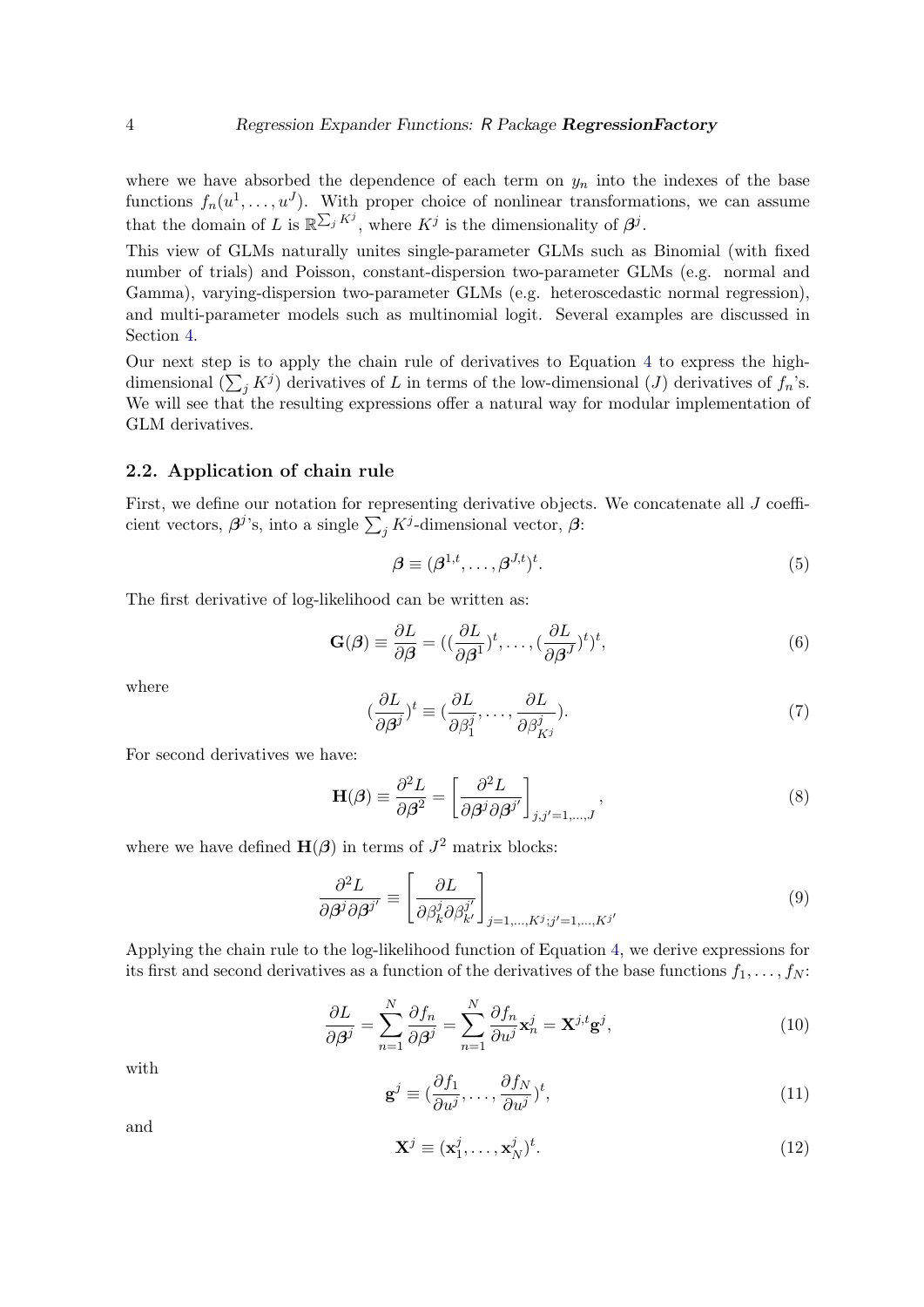Similarly, for the second derivative we have:

$$
\frac{\partial^2 L}{\partial \beta^j \partial \beta^{j'}} = \sum_{n=1}^N \frac{\partial^2 f_n}{\partial \beta^j \partial \beta^{j'}} = \sum_{n=1}^N \frac{\partial^2 f_n}{\partial u^j \partial u^{j'}} (\mathbf{x}_n^j \otimes \mathbf{x}_n^{j'}) = \mathbf{X}^{j,t} \mathbf{h}^{jj'} \mathbf{X}^{j'},\tag{13}
$$

where  $\mathbf{h}^{jj'}$  is a diagonal matrix of size N with n'th diagonal element defined as:

<span id="page-4-1"></span>
$$
h_n^{jj'} \equiv \frac{\partial^2 f_n}{\partial u^j \partial u^{j'}} \tag{14}
$$

We refer to the matrix form of the Equations [10](#page-3-1) and [13](#page-4-1) as 'compact' forms, and the explicitsum forms as 'explicit' forms. The expander functions in RegressionFactory use the compact form to implement the high-dimensional gradient and Hessian (see Section [3.1\)](#page-5-1), while the definiteness-invariance theorem below utilizes the explicit-sum form of Equation [13.](#page-4-1)

#### <span id="page-4-2"></span><span id="page-4-0"></span>2.3. Definiteness invariance of Hessian

**Theorem 1.** If all  $f_n$ 's in Equation [4](#page-2-4) have negative definite Hessians AND if at least one of J matrices  $\mathbf{X}^j \equiv (\mathbf{x}_1^j)$  $j_1^j,\ldots,{\mathbf{x}}^j_l$  $\mathcal{L}_{N}^{j})^{t}$  is full rank, then  $L(\boldsymbol{\beta}^{1},\ldots,\boldsymbol{\beta}^{J})$  also has a negative-definite Hessian.

*Proof.* To prove negative-definiteness of  $H(\beta)$  (hereafter referred to as H for brevity), we seek to prove that  $p^t$ **H** $p$  is negative for all non-zero  $p$  in  $\mathbb{R}^{\sum_j K^j}$ . We begin by decomposing  $p$ into J subvectors of length  $K^j$  each:

$$
\mathbf{p} = (\mathbf{p}^{1,t}, \dots, \mathbf{p}^{J,t})^t. \tag{15}
$$

We now have:

$$
\mathbf{p}^t \mathbf{H} \mathbf{p} = \sum_{j,j'=1}^J \mathbf{p}^{j,t} \frac{\partial^2 L}{\partial \boldsymbol{\beta}^j \partial \boldsymbol{\beta}^{j'}} \mathbf{p}^{j'}
$$
(16)

$$
= \sum_{j,j'} \mathbf{p}^{j,t} \left( \sum_n \frac{\partial^2 f_n}{\partial u^j \partial u^{j'}} \cdot (\mathbf{x}_n^j \otimes \mathbf{x}_n^{j'}) \right) \mathbf{p}^{j'}
$$
(17)

$$
= \sum_{n} \sum_{j,j'} \frac{\partial^2 f_n}{\partial u^j \partial u^{j'}} \mathbf{p}^{j,t} (\mathbf{x}_n^j \otimes \mathbf{x}_n^{j'}) \mathbf{p}^{j'}
$$
(18)

If we define a set of new vectors  $\mathbf{q}_n$  as:

$$
\mathbf{q}_n \equiv \begin{bmatrix} \mathbf{p}^{1,t} \mathbf{x}_n^1 & \cdots & \mathbf{p}^{J,t} \mathbf{x}_n^J \end{bmatrix},\tag{19}
$$

and use  $h_n$  to denote the J-by-J Hessian of  $f_n$ :

$$
\mathbf{h}_n \equiv [h_n^{jj'}]_{j,j'=1,\dots,J},\tag{20}
$$

we can write:

$$
\mathbf{p}^t \mathbf{H} \mathbf{p} = \sum_n \mathbf{q}_n^t \, \mathbf{h}_n \, \mathbf{q}_n. \tag{21}
$$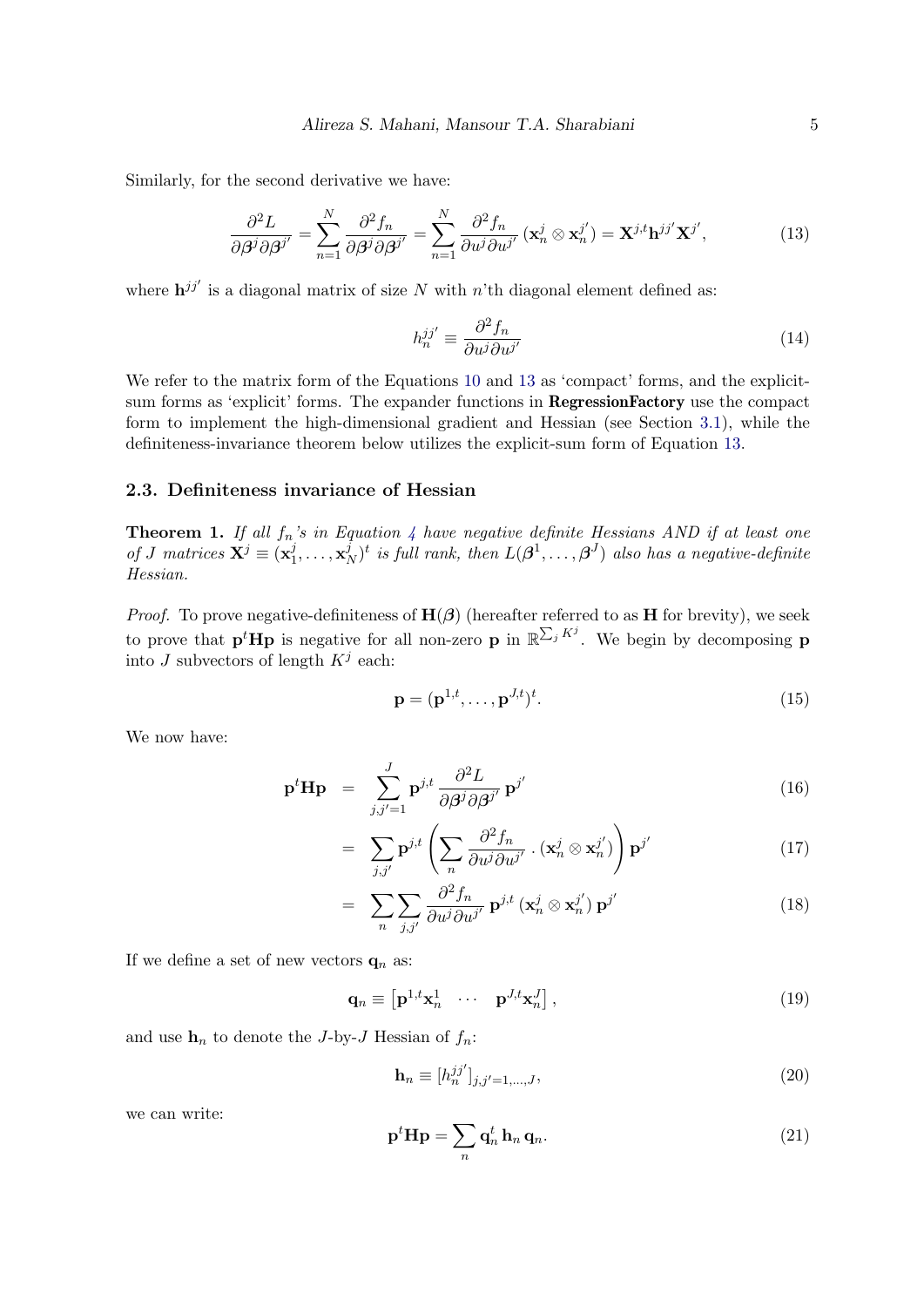Since all  $\mathbf{h}_n$ 's are assumed to be negative definite, all  $\mathbf{q}_n^t \mathbf{h}_n \mathbf{q}_n$  terms must be non-positive. Therefore,  $p^t$ Hp can be non-negative only if all its terms are zero, which is possible only if all  $\mathbf{q}_n$ 's are zero vectors. This, in turn, means we must have  $\mathbf{p}^{j,t} \mathbf{x}_n^j = 0$ ,  $\forall n, j$ . In other words, we must have  $\mathbf{X}^j \mathbf{p}^j = \emptyset$ ,  $\forall j$ . This means that all  $\mathbf{X}^j$ 's have non-singleton nullspaces and therefore cannot be full-rank, which contradicts our assumption. Therefore,  $\mathbf{p}^T \mathbf{H} \mathbf{p}$  must be negative. This proves that  $H$  is negative definite.  $\Box$ 

Proving negative-definiteness in the low-dimensional space of base functions is often much easier. For single-parameter distributions, we simply have to prove that the second derivative is negative. For two-parameter distributions, and according to Silvester's criterion [\(Gilbert](#page-16-6) [1991\)](#page-16-6), it is sufficient to show that both diagonal elements of the base-distribution Hessian as well as its determinant are negative. Note that negative-definiteness depends not only on the distribution but also on the choice of link function(s). For twice-differentiable functions, negative-definiteness of Hessian and log-concavity are equivalent [\(Boyd and Vandenberghe](#page-16-7) [2009\)](#page-16-7). [Gilks and Wild](#page-16-1) [\(1992\)](#page-16-1) have a list of log-concave distributions and link functions.

# 3. Implementation

<span id="page-5-0"></span>RegressionFactory is a direct implementation of compact expressions in Equations [10](#page-3-1) and [13.](#page-4-1) These expressions imply a code refactoring by separating model-specific steps (calculation of  $g^j$  and  $h^{jj'}$ ) from generic steps (calculation of linear predictors  $X^j\beta^j$  as well as  $X^{j,t}g^j$  and  $\mathbf{X}^{j,t} \mathbf{h}^{j,j'} \mathbf{X}^{j'}$ . This decomposition is captured diagramatically in the system flow diagram of Figure [1.](#page-6-0)

#### <span id="page-5-1"></span>3.1. Expander functions

Current implementation of RegressionFactory contains expander and base functions for oneparameter and two-parameter distributions. This covers the majority of interesting GLM cases, and a few more. A notable exception is multinomial regression models (such as logit and probit) which can have an unspecified number of slots. The package can be extended in the future to accommodate such more general cases.

#### Single-parameter expander function

Below is the source code for regfac.expand.1par:

```
R> regfac.expand.1par <- function(beta, X, y, fbase1, fgh = 2, ...) {
+ # obtain base distribution derivatives
+ ret <- fbase1(X %*% beta, y, fgh, ...)
+ # expand base derivatives
+ f \leq sum(ret$f)
+ if (fgh == 0) return (f)+ g \leq t(X) %*% ret$g
+ if (fgh == 1) return (list(f = f, g = g))+ xtw \leftarrow 0*X+ for (k \text{ in } 1:\text{ncol}(X)) xtw[, k] <- X[, k] * ret$h
+ h \leftarrow t(xtw) %*% X
```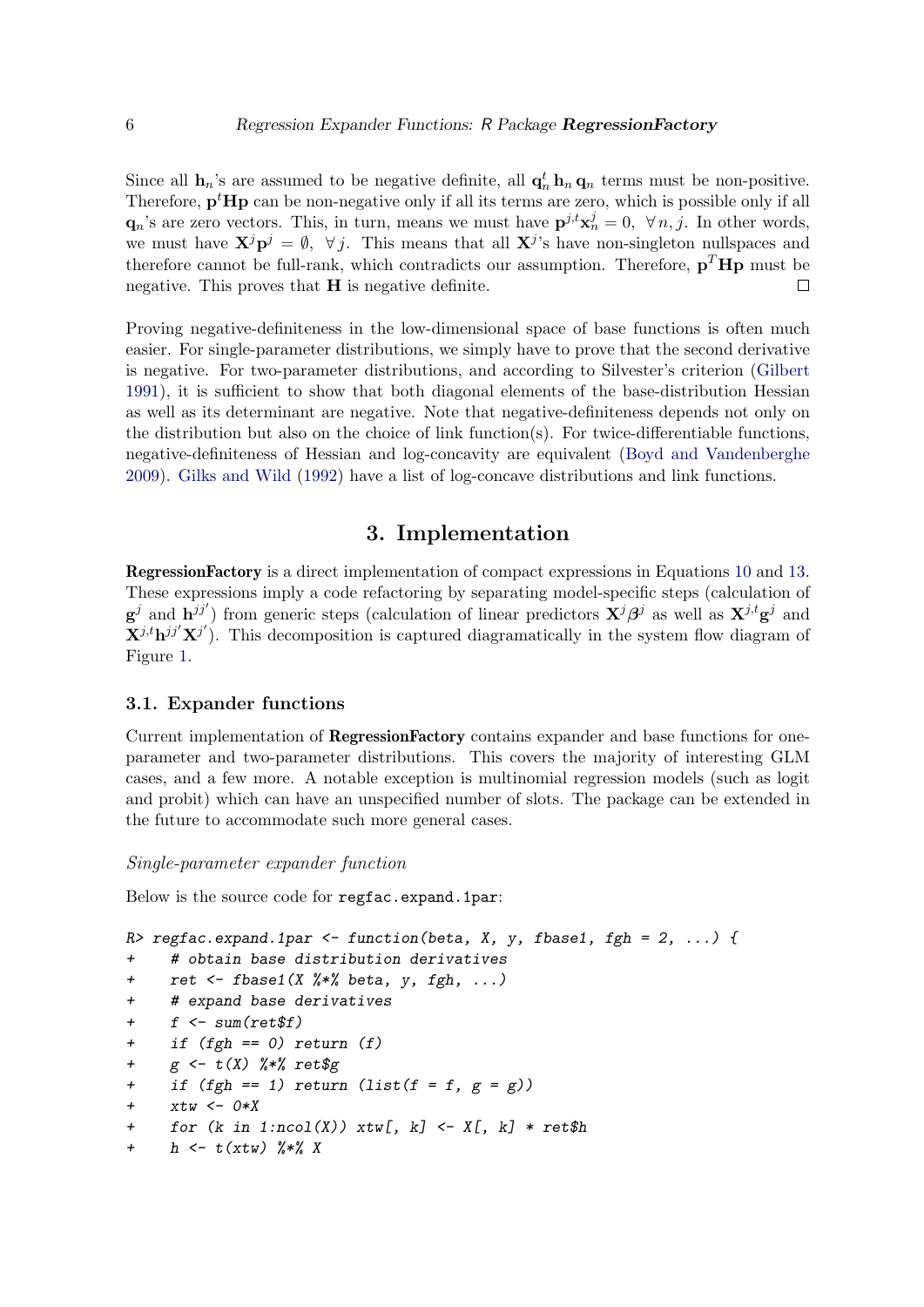

<span id="page-6-0"></span>Figure 1: System flow diagram for **RegressionFactory**. The expander function is responsible for calculation of log-likelihood and its gradient and Hessian in the high-dimensional space of regression coefficients. It does so by calculating the linear predictors and supplying them to the base function, which is responsible for calculation of log-likelihood and its gradient and Hessian for each data point, in the low-dimensional space of the underlying probability distribution. The expander function converts these low-dimensional objects into the highdimensional forms, using generic matrix-algebra operations.

.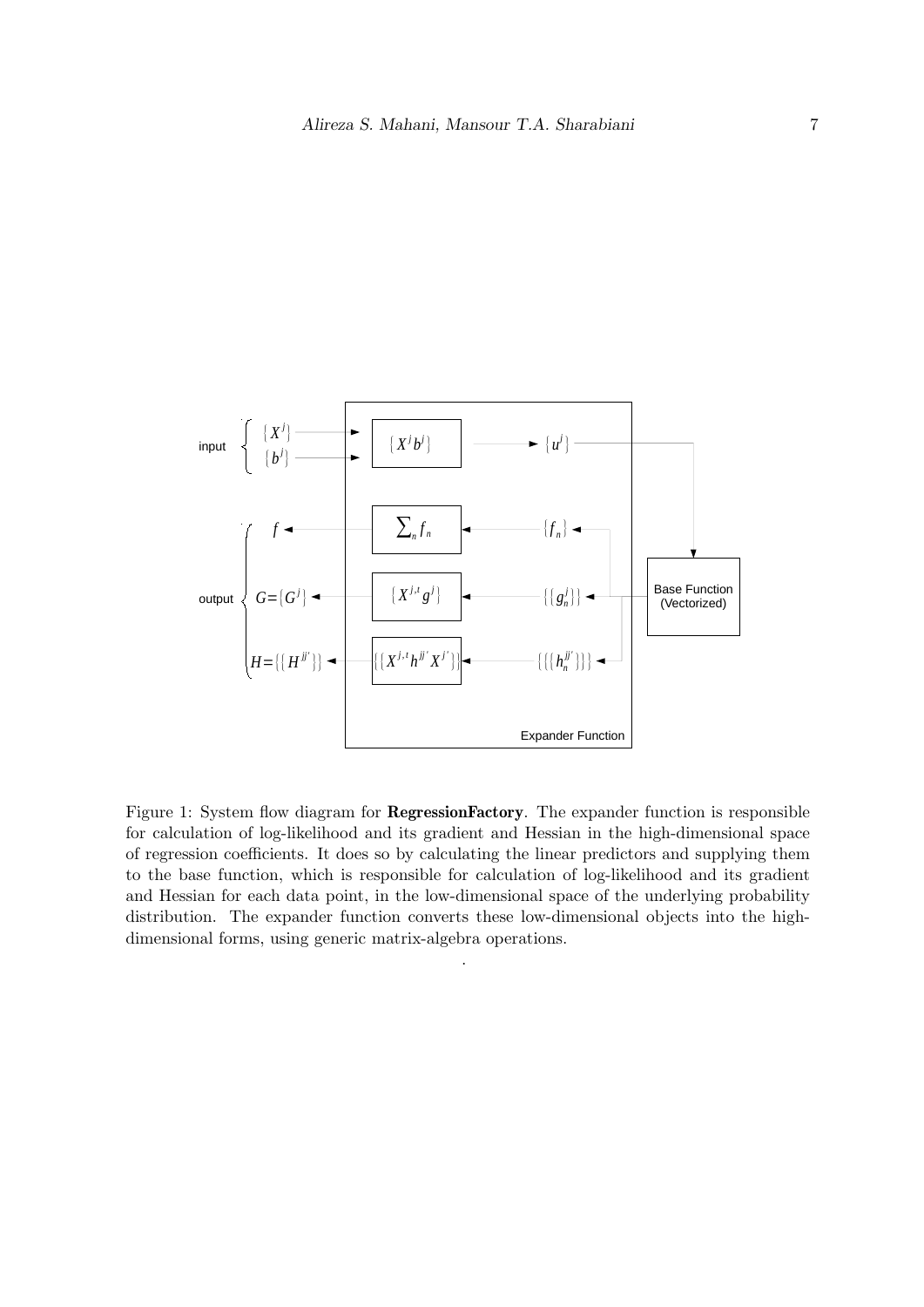```
+ return (list(f = f, g = g, h = h))+ }
```
beta is the vector of coefficients,  $X$  is the matrix of covariates,  $y$  is the vector (or matrix) of response variable, fbase1 is the single-parameter base function being expanded, and fgh is a flag indicating whether the gradient or Hessian must be returned or not. The dots argument  $(\ldots)$  is used for passing special, fixed arguments such as the number of trials in a binomial regression. The vectorized function fbase is expected to return a list of three vectors: f, g and h, corresponding to the base distribution, its first derivative and its second derivative (all vectors of length N or  $nrow(X)$ ). The second and third elements correspond to  $g^1$  and  $h^{11}$  in our notation. Several design aspects of the code are noteworthy for computational efficiency:

- 1. Since h is diagonal, we only need to return the N diagonal elements.
- 2. For the same reason, rather than multiplying  $h$  by  $X$ , we only multiply the vector of diagonal elements by each of the  $K$  columns of  $X$ .
- 3. The flag fgh controls whether a) only the function value must be returned (fgh==0), b) only the function and its first derivative must be returned  $(fgh==1)$ , or c) the function as well as its first and second derivative must be returned ( $fgh == 2$ ). This allows optimization or sampling algorithms that do not the first or second derivative to avoid paying an unnecessary computational penalty. Since most often a higher-level derivative implies the need for lower-level derivative(s) (including the function as zero'th derivative), and also since the computational cost of higher derivatives is much higher, the fgh flag works in an incremental fashion (only 3 options) rather than covering all permutations of  $f$ ,g,h.

#### Two-parameter expander function

Below is the source code for regfac.expand.2par, the 2D expander function in Regression-Factory:

```
R> regfac.expand.2par <- function(coeff, X
+ , Z = matrix(1.0, nrow = nrow(X), ncol = 1)+ , y, fbase2, fgh = 2, block.diag = FALSE
+, ...) {
+ # extracting coefficients of X and Z
+ K1 \leftarrow ncol(X); K2 \leftarrow ncol(Z)
+ beta <- coeff[1:K1]
+ gamma \leq coeff[K1 + 1:K2]
+
+ # obtain base distribution derivatives
+ ret <- fbase2(X \frac{1}{2} % beta, Z \frac{1}{2} % gamma, y, fgh, ...)
+
+ # expand base derivatives
+ # function
+ f \leftarrow \text{sum}(\text{ret}\f)
+ if (fgh == 0) return (f)
```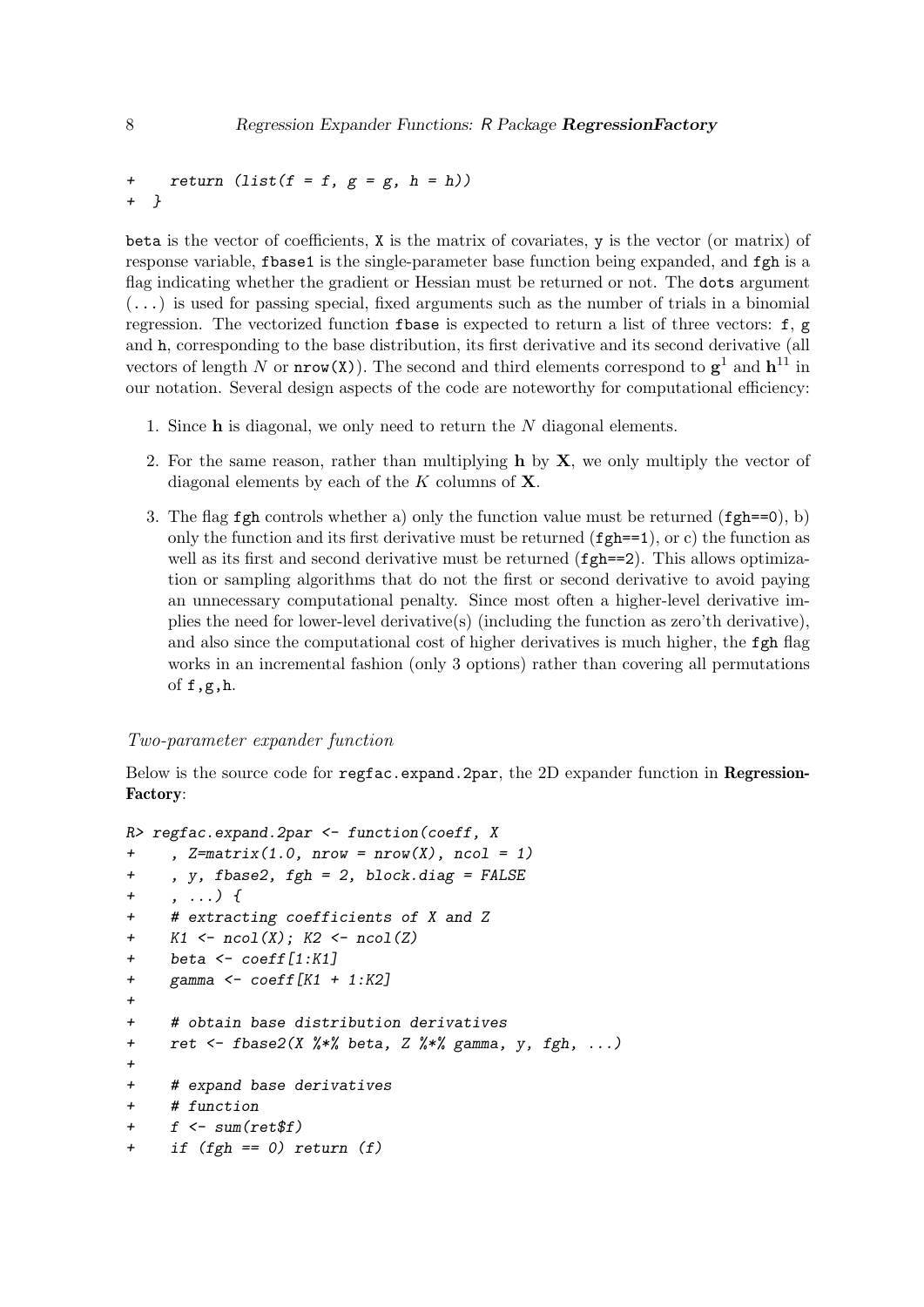```
+ # gradient
+ g \leftarrow c(t(X) \, \frac{\%}{\%} \, ret\, f, 1], t(Z) \, \frac{\%}{\%} \, ret\, f, 2])+ if (fgh == 1) return (list(f = f, g = g))+ # Hessian
+ h <- array(0, dim=c(K1+K2, K1+K2))
+ # XX block
+ xtw \leftarrow 0 * X+ for (k \text{ in } 1:K1) xtw[, k] < -X[, k] * ret$h[, 1]h[1:K1, 1:K1] \leftarrow t(xtw) %*% X
+ # ZZ block
+ ztw <- 0 * Z
+ for (k in 1:K2) ztw[, k] <- Z[, k] * ret$h[, 2]
+ h[K1 + 1:K2, K1 + 1:K2] <- t(ztw) %*% Z
+ # XZ and ZX blocks
+ if (!block.diag) {
            ztw2 < -0*Z+ for (k in 1:K2) ztw2[,k] <- Z[,k]*ret$h[,3]
+ h[K1 + 1:K2, 1:K1] <- t(ztw2)%*%X
+ h[1:K1, K1 + 1:K2] <- t(h[K1 + 1:K2, 1:K1])
+ }
+
+ return (list(f = f, g = g, h = h))+ }
```
Aside from the same performance optimization techniques used for the one-parameter expander function, the two-parameter expander function has an additional parameter, block.diag. When TRUE it sets the cross-derivative terms between the two slots to zero. It can be useful in two scenarios: 1) When the full Hessian is not negative definite, but the Hessian for each parameter is. Block-diagonalization allows for optimization and sampling techniques that rely on this property to be used, at the expense of potentially slower convergence since the block-diagonalized Hessian is not accurate, 2) When optimization of one slot can proceed without knowledge of the value of the other slot, as in many two-parameter exponential family members where the dispersion parameter can be ignored in ML estimation of the mean parameter (e.g. in normal distribution).

#### <span id="page-8-0"></span>3.2. Base distributions

Corresponding to the one-parameter and two-parameter expander functions, RegressionFactory offers many of the standard base distributions used in GLM models. Using the nomenclature of glm, current version contains the following base distributions and link functions:

- One-parameter distributions:
	- Binomial (logit, probit, cauchit, cloglog)
	- Poisson (log)
	- Exponential (log)
	- Geometric (logit)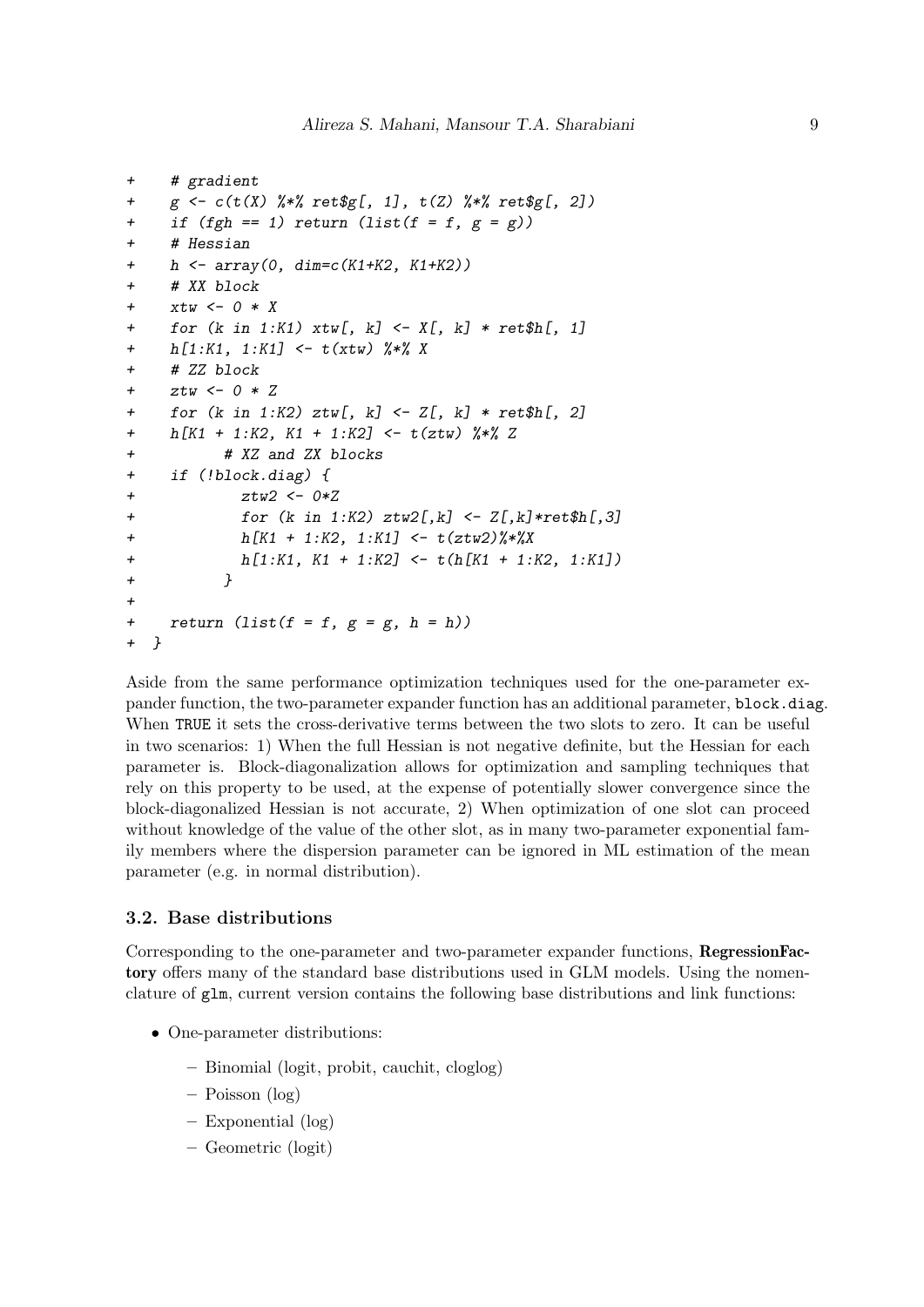- Two-parameter distributions:
	- Gaussian (identity / log)
	- Inverse Gaussian (log / log)
	- Gamma (log / log)

A few points are worth mentioning regarding the choice of base distributions and link functions:

1. Naming convention: We generally follow this convention for single-parameter distributions:

fbase.<distribution>.<mean link function>

and this convention for two-parameter distributions:

fbase.<distribution>.<mean link function>.<dispersion link function>

There are can be exceptions. For example, in geometric regression

fbase.geometric.logit

the linear predictor is assumed to be logit of the sucess probability, which is inverse of the distribution mean. Thus, technically the link function is  $-\log(\mu-1)$ , but for brevity we simply refer to this link function as logit. Ultimately, naming conventions are less important than the definition of log-likelihood function, which combines the distribution and the link functions.

- 2. Since the focus of RegressionFactory is on supporting optimization and sampling algorithms for GLM-like models, we are not interested in constant terms in the loglikelihood, i.e. terms that are independent of the regression coefficients. Therefore, we can omit them from the base functions for computational efficiency. An example is the log-factorial term in the Poisson base distribution. (Note that such constant terms are automatically differentiated out of the gradient and Hessian.) If needed, users can implement thin wrappers around the base functions to add the constant terms to the log-likelihood.
- 3. Our preference is to choose link functions that map the natural domain of the distribution parameter to the real space. For example, in Poisson distribution the natural domain of the distribution mean is the positive real space. The log link function maps this natural domain to the entire real space. However, for identity and sqrt link functions the range is positive real space.
- 4. We also prefer link functions that produce negative-definiteness for the entire Hessian, or at least for Hessian blocks (corresponding to a subset of the base-distribution parameters). This allow for more optimization/sampling algorithms that take advantage of concavity to be applied to the expanded log-likelihood (according to Theorem [1\)](#page-4-2).
- 5. We have chosen to absorb the link functions into the function names and their implementation, rather than making distribution names and lonk functions parameters of a single base function. Doing the latter is certainly possible, offering usability at computational cost. Our current choice is driven by the fact that the primary target of RegressionFactory is developers rather than end-users.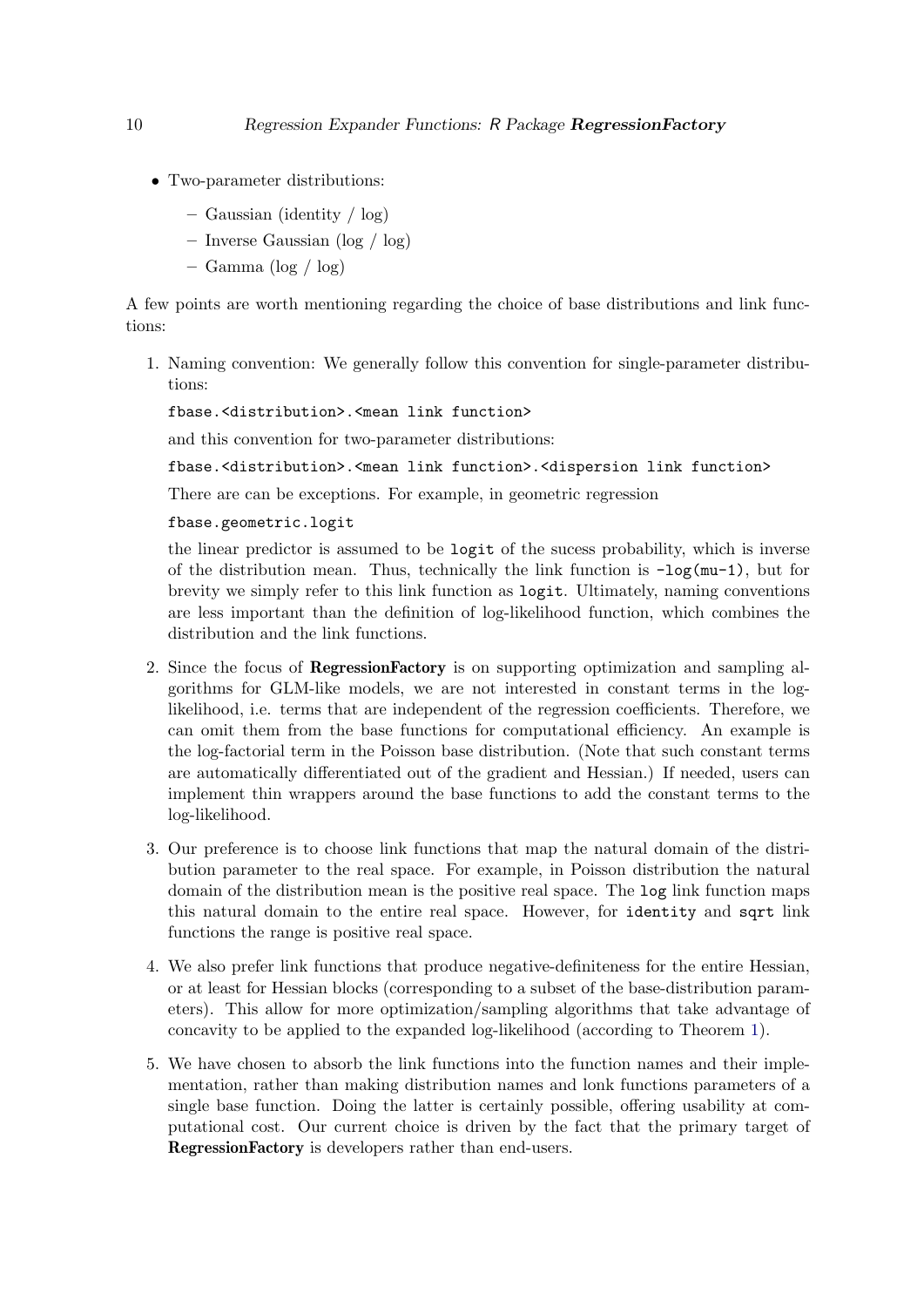# 4. Using RegressionFactory

<span id="page-10-0"></span>The most basic application of **RegressionFactory** is to use the readily-available log-likelihood functions and derivatives. For example, one might be developing a Bayesian model where the log-likelihood is combined with the prior to form the posterior, which is then supplied to a sampling algorithm. Or one might be working on a new optimization algorithm and would like to test its correctness and performance on regression log-likelihood functions as an important use-case. Users can also supply their own base functions to the expander functions of RegressionFactory and readily obtain the log-likelihood and its derivatives. Implementation of functions for calculating base distribution derivatives is often quite simple, which can significantly reduce the time needed for prototyping a new regression model.

There are two equivalent approaches for passing the log-likelihood functions to an optimization/sampling routine: 1) Pass the expander function as the primary function, and the base function as an argument of the primary function, 2) write a thin wrapper that combines the expander and base functions, and pass this wrapper function to the optimization/sampling routine. If the log-likelihood function must be added to another function (such as a prior), then the second approach is the only option where the wrapper implements the logic for adding the two functions. Due to its higher versatility as well as higher code readability, we recommend the second approach.

The above point as well as other usage details are illustrated below, with several examples from single-parameter and double-parameter distributions.

## 4.1. Example 1: Bayesian GLM

The easiest way to take advantage of RegressionFactory is to utilize its standard GLM base functions in custom applications, either for testing the performance of a new optimization/sampling technique, or for composing more complex models from these lego blocks. In the first example, we show how a Bayesian GLM can be constructed in the **RegressionFactory** framework.

We begin with a basic implementation of Bayesian logistic regression using flat normal priors on each coefficient. First we must load the package into our R session:

#### R> library(RegressionFactory)

Log-likelihood for logistic regression can be readily constructed by applying the single-parameter expander function to the binomial base function and setting the number of trials equal to 1:

```
R> loglike.logistic <- function(beta, X, y, fgh) {
    regfac.expand.1par(beta, X, y, fbase1.binomial.logit, fgh, n=1)
+ }
```
We also need a prior for beta, which we assume to be a normal distribution on each of the K elements of beta with the same mean (mu.beta) and standard deviation (sd.beta):

```
R> logprior.logistic <- function(beta, mu.beta, sd.beta, fgh) {
+ f <- sum(dnorm(beta, mu.beta, sd.beta, log=TRUE))
+ if (fgh==0) return (f)
```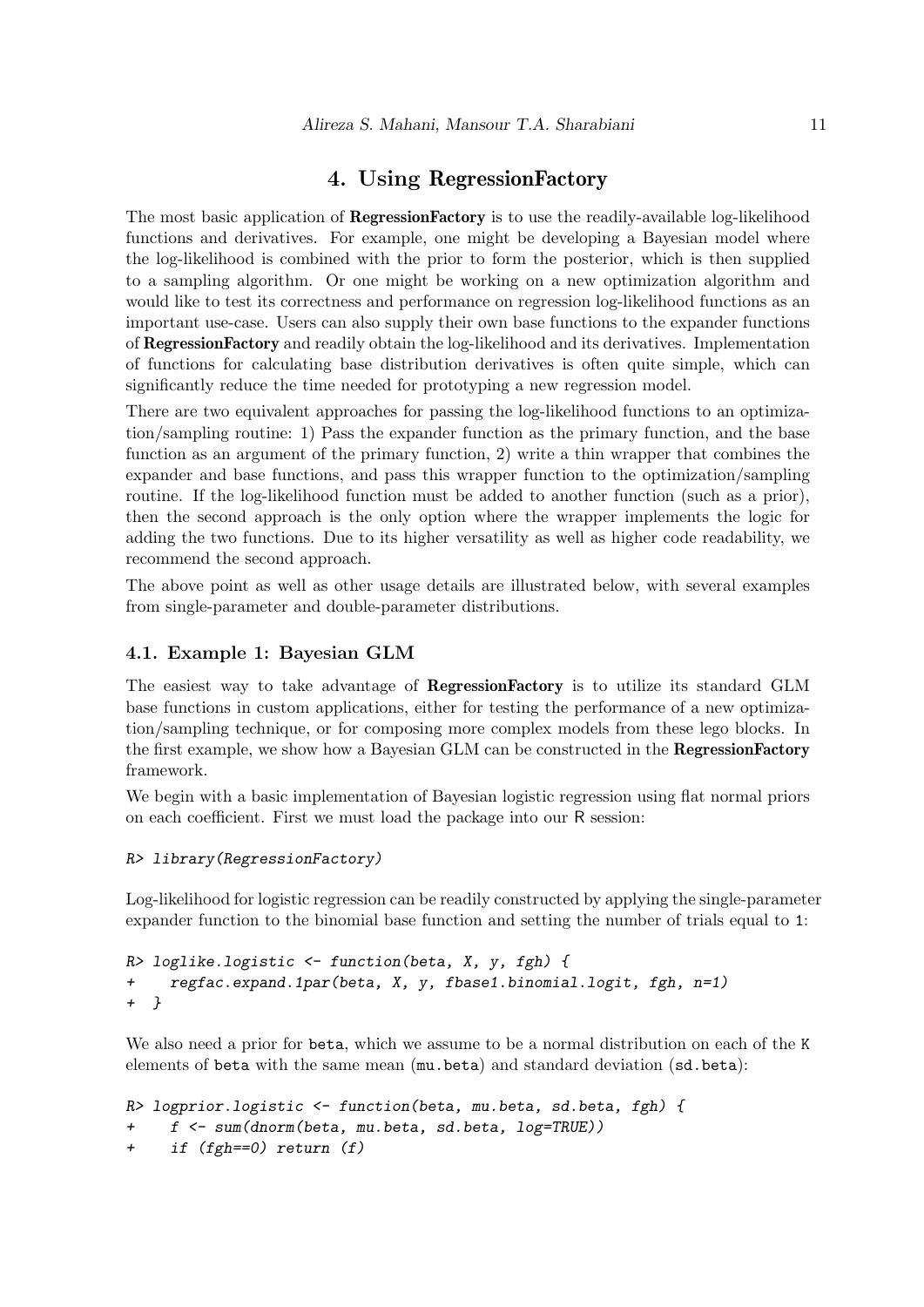```
+ g <- -(beta-mu.beta)/sd.beta^2
+ if (fgh==1) return (list(f=f, g=g))
    h \leftarrow diag(-1/sd.beta^2, nrow=length(beta))+ return (list(f=f, g=g, h=h))
+ }
```
We can now combine the likelihood and prior according to Bayes rule to construct the logposterior:

```
R> logpost.logistic <- function(beta, X, y, mu.beta, sd.beta, fgh) {
+ ret.loglike <- loglike.logistic(beta, X, y, fgh)
+ ret.logprior <- logprior.logistic(beta, mu.beta, sd.beta, fgh)
     regfac.merge(ret.loglike, ret.logprior, fgh=fgh)
+ }
```
In the above, we have taken advantage of the utility function regfac.merge for combining two lists containing function values and its first two derivatives.

In order to test the above posterior function, we simulate some data using the generative model for logistic regression and estimate the coefficients using glm for reference:

```
R> N <- 1000
R > K < -5R > X \leftarrow matrix(runit(N*K, min=-0.5, max=+0.5), ncol=K)R> beta <- runif (K, min=-0.5, max=+0.5)R> y <- rbinom(N, size = 1, prob = 1/(1+exp(-X)/k*E)))
R> beta.glm <- glm(y^*X-1, family="binomial")$coefficients
```
We now draw 1000 MCMC samples from the posterior of beta using Stochastic Newton Sampler (SNS), via R package sns [\(Mahani](#page-17-4) et al. [2014\)](#page-17-4). We are taking advantage of the fact that the sum of two negative-definite Hessians is also negative-definite, a condition needed by SNS. Also, we assume that mu.beta and sd.beta are both given to provide a non-informative prior on beta. Finally, we run sns in non-stochastic mode via the flag rnd=FALSE to allow for better comparison of output with glm:

```
R> library(sns)
R> nsmp <-10R>mu.beta <-0.0R> sd.beta <- 1000
R> beta.smp <- array(NA, dim=c(nsmp, K))
R> beta.tmp <- rep(0,K)R> for (n in 1:nsmp) {
+ beta.tmp <- sns(beta.tmp, fghEval=logpost.logistic, X=X, y=y
+ , mu.beta=mu.beta, sd.beta=sd.beta, fgh=2, rnd=FALSE)
+ beta.smp[n,] <- beta.tmp
+ }
R> beta.sns <- colMeans(beta.smp[(nsmp/2+1):nsmp,])
R> cbind(beta.glm, beta.sns)
```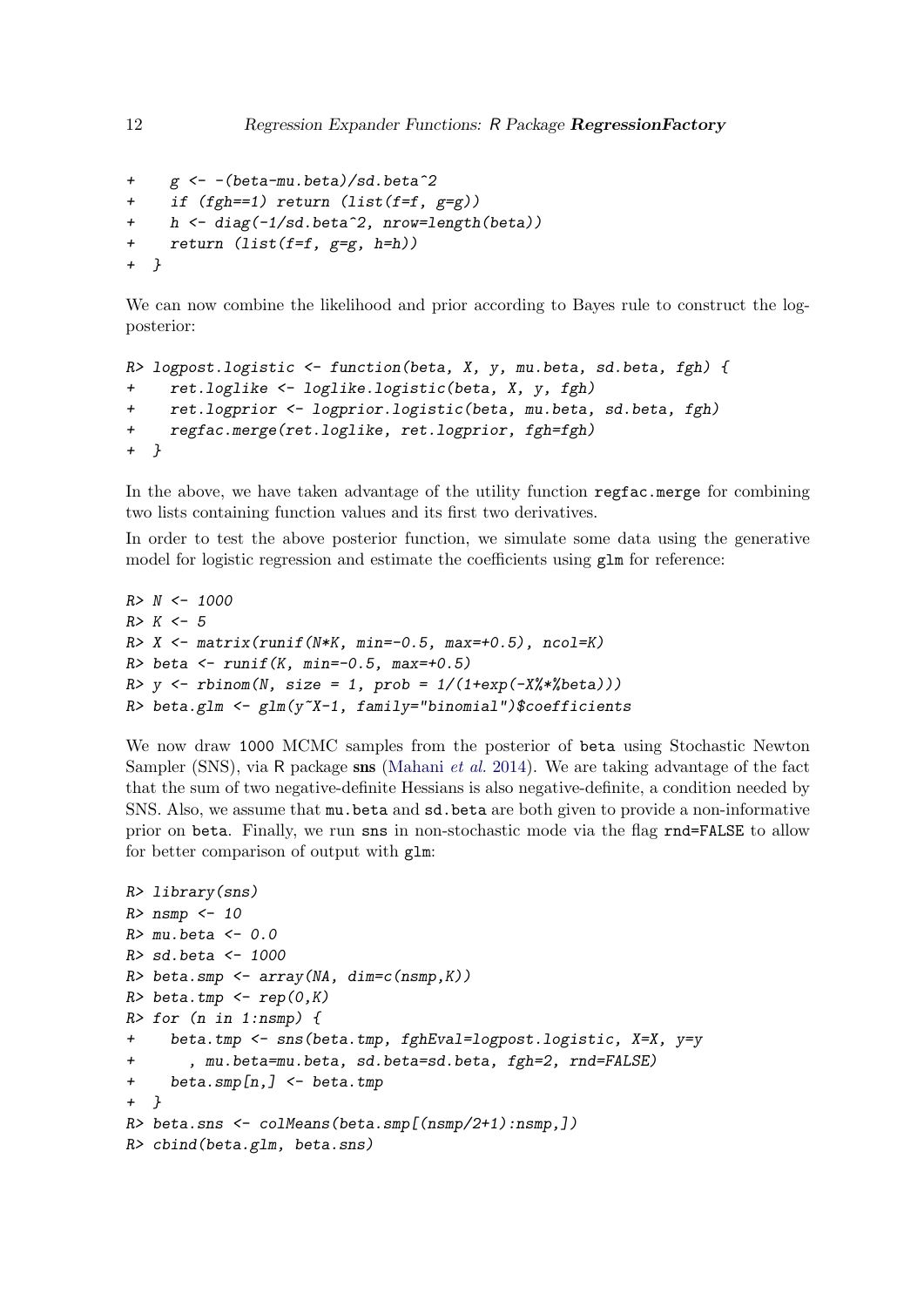|                          | beta.glm beta.sns |
|--------------------------|-------------------|
| X1 -0.1642688 -0.1642688 |                   |
| X2 0.2184249 0.2184249   |                   |
| X3 0.1647891 0.1647891   |                   |
| X4 -0.2347605 -0.2347605 |                   |
| X5 -0.1309779 -0.1309779 |                   |
|                          |                   |

Next, we consider a less-trivial example. We create a hierarchical structure where coefficients of J groups are assumed to be pooled from normal distribution. This is a simple example of Hierarchical Bayesian models, which due to lack of explanatory variables at the upper level is reduced to a random-coefficient model. We begin with data generation to provide the reader with a tangible grasp of the assumed generative model:

```
R > J < -20R mu.beta.hb <- runif (K, min=-0.5, max=+0.5)R > sd. beta.hb \leftarrow runif(K, min=0.5, max=1.0)R > X.hb \leftarrow list()R> y.hb <- list()
R> beta.hb <- array(NA, dim=c(J,K))
R> for (k in 1:K) {
+ beta.hb[,k] <- rnorm(J, mu.beta.hb[k], sd.beta.hb[k])
+ }
R> for (j in 1:J) {
     X.hb[[jj] < - matrix(runif(N*K, min=-0.5, max=+0.5), ncol=K)
+ y.hb[[j]] <- rbinom(N, size=1, prob=1/(1+exp(-X%*%beta.hb[j,])))
+ }
```
Again, we generate glm coefficient estimates for reference. Note that glm treats the groups completely independently of each other, i.e. without any pooling:

```
R> beta.glm.all <- array(NA, dim=c(J,K))
R> for (j in 1:J) {
+ beta.glm.all[j,] <- glm(y.hb[[j]]"X.hb[[j]]-1
+ , family="binomial")$coefficients
+ }
```
Again, we draw samples from posterior on coefficients using SNS, turning the rnd flag off for better comparison. Also for code brevity and maintaining focus on how to use pkgRegressionFactory, we ignore sampling from the posterior of mu.beta and sd.beta, and assume their value is given. We must first construct the log-posteriors. Note that we do not need to change the definition of log-posteior, but the interpretation of mu.beta and sd.beta has changed fronm scalars to vector of length K each:

```
R> beta.smp.hb <- array(NA, dim=c(nsmp, J,K))
R> beta.tmp.hb <- array(0.0, dim=c(J,K))
R> for (n in 1:nsmp) {
     for (j in 1:J) {
```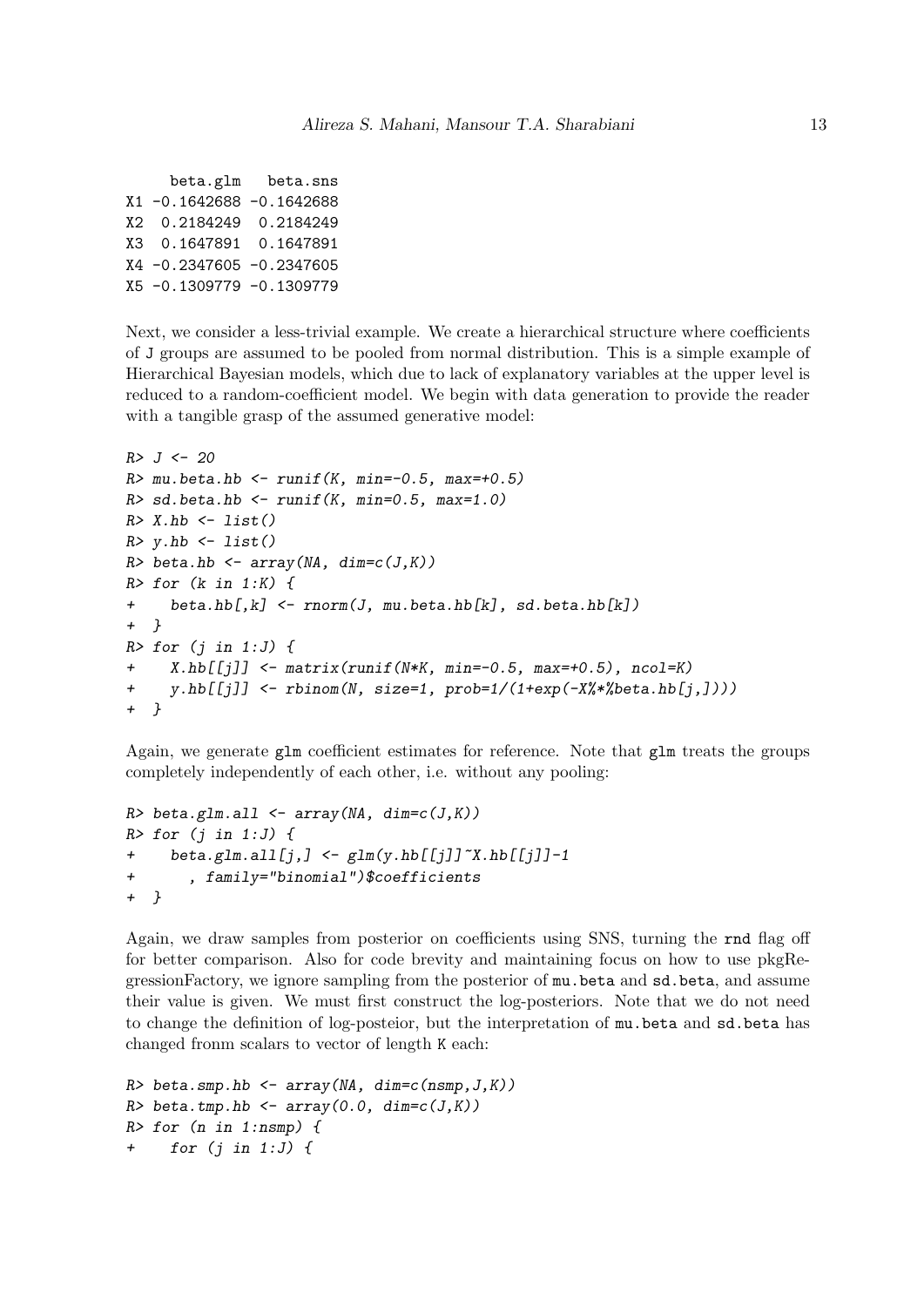```
+ beta.tmp.hb[j,] <- sns(beta.tmp.hb[j,], fghEval=logpost.logistic
+ , X=X.hb[[j]], y=y.hb[[j]]
+ , mu.beta=mu.beta.hb, sd.beta=sd.beta.hb, fgh=2, rnd=F)
+ }
+ beta.smp.hb[n,,] <- beta.tmp.hb
+ }
R> beta.sns.hb <- apply(beta.smp.hb[(nsmp/2+1):nsmp,,], c(2,3), mean)
```
We have taken advantage of conditional independence [ref] of the coefficients of each group, given the values of mu.beta and sd.beta. We examine the coefficients of the first few groups between glm and HB methods:

R> head(beta.glm.all)

 $[$ ,1]  $[$ ,2]  $[$ ,3]  $[$ ,4]  $[$ ,5] [1,] 0.12526901 -0.241074706 0.15533233 0.32690310 -0.23671457 [2,] -0.23011088 0.043692225 0.15265091 -0.01072606 -0.19612017 [3,] 0.08934703 0.443179211 0.05584844 -0.34339075 -0.26877653 [4,] 0.19539736 0.027798320 0.26969886 -0.06792550 -0.13259235 [5,] 0.17019574 -0.004680779 -0.03148252 -0.33092981 -0.06489811 [6,] -0.24375859 -0.037411755 0.05335996 -0.12810789 -0.05270770

R> head(beta.sns.hb)

 $[$ ,1]  $[$ ,2]  $[$ ,3]  $[$ ,4]  $[$ ,5] [1,] 0.11442841 -0.234521973 0.12948079 0.26181344 -0.19033311 [2,] -0.19544481 0.018827531 0.12884021 -0.03664369 -0.15718339 [3,] 0.08025777 0.392657439 0.03636941 -0.32902171 -0.22506871 [4,] 0.17448209 0.008671922 0.24016807 -0.08467469 -0.09818962 [5,] 0.15164055 -0.024297887 -0.04451889 -0.31601823 -0.03583484 [6,] -0.20348113 -0.054597573 0.03741656 -0.13632373 -0.02250127

Plotting unpooled (glm) and pooled (sns) coefficients shows the typical shrinkage pattern of Bayesian models.

```
R> plot(beta.glm.all[,1], beta.sns.hb[,1]
+ , xlab="Unpooled Coefficients"
        , ylab="Pooled Coefficients")
R> abline(a=0, b=1)
```
## 4.2. Example 3: Geometric regression

In the last example, we illustrate how a new GLM regression can be easily constructed using the RegressionFactory framework. This involves three steps: 1) identify a base distribution, 2) select the link function(s), and 3) combine 1 and 2 to arrive at the log-likelihood function and its derivatives, preferrably to make the Hessian negative-definite. According to Theorem [1,](#page-4-2)

14 Regression Expander Functions: R Package Regression Factory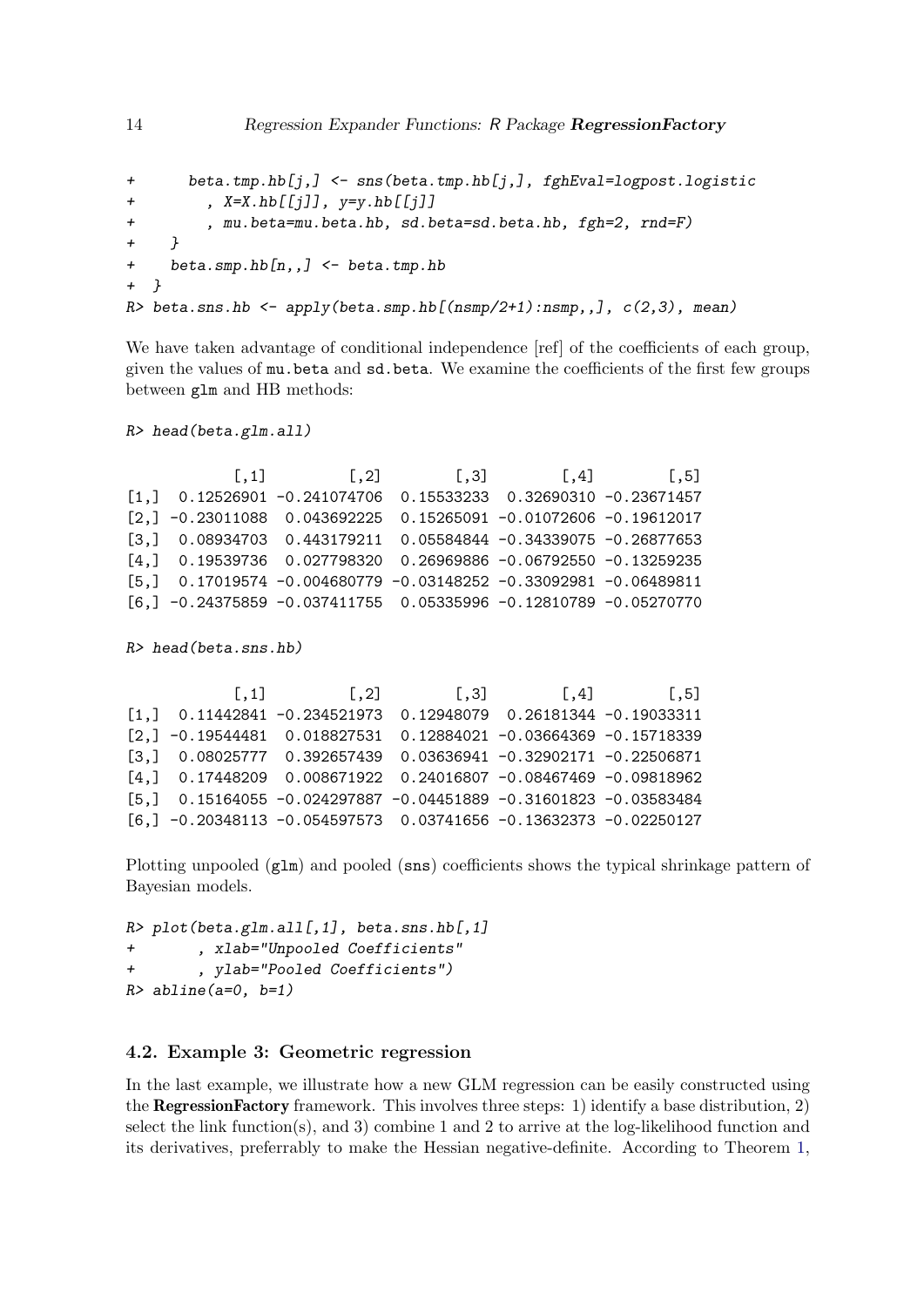

Figure 2: Pooling of logistic regression coefficients using a hierarchical Bayesian framework produces the familiar shrinkage towards the mean effect.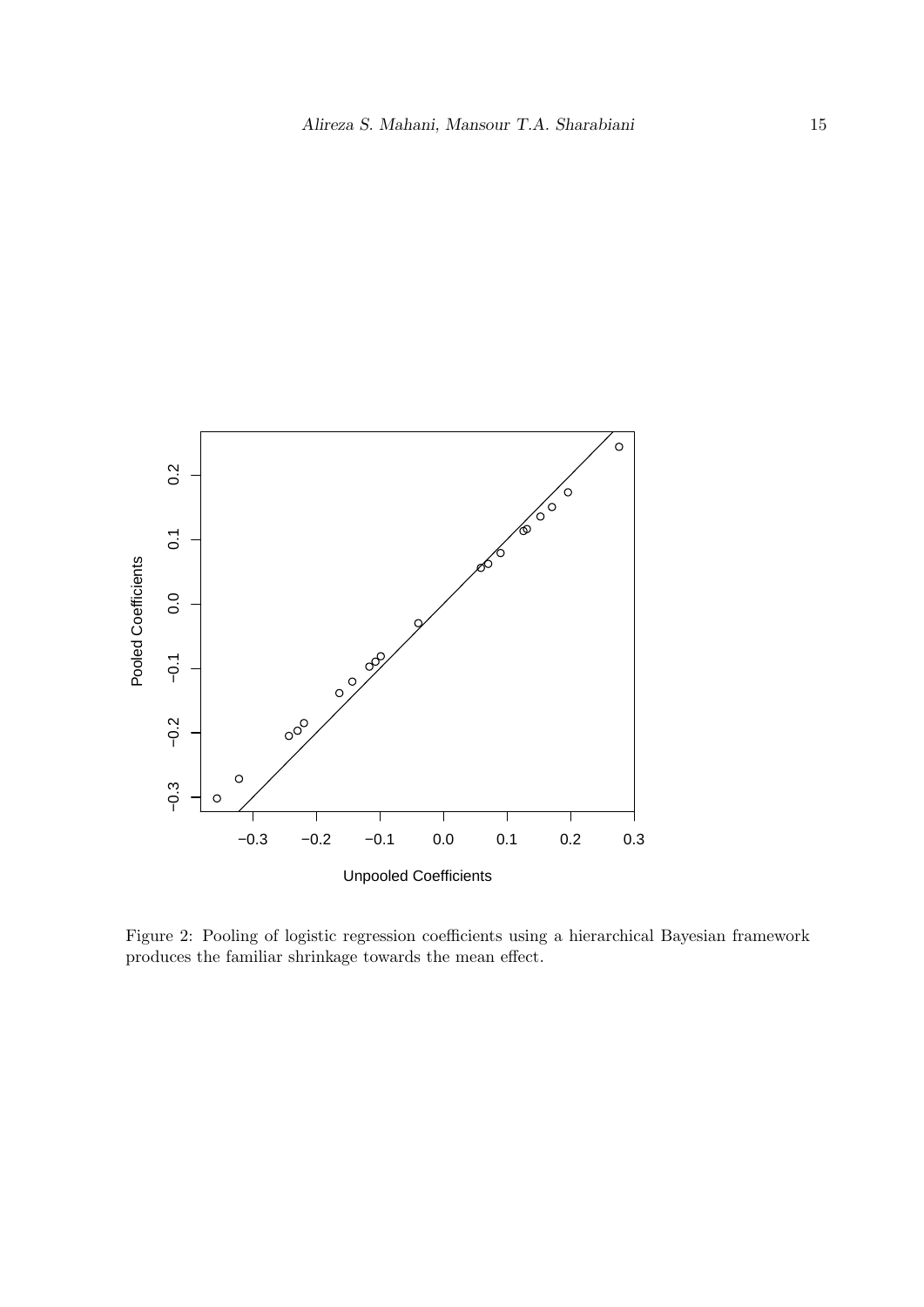this property can be proven in the base-distribution space, which is often quite easy. Consider the geometric distribution:

$$
P(y=k;p) = (1-p)^{k-1}p.
$$
\n(22)

Using a logit link function for  $p$ , we arrive at the following log-likelihood:

$$
f(u; y) = -\left(y u + (1 + y)\log\left(1 + e^{-u}\right)\right). \tag{23}
$$

Concavity of the above function can be easily verified:

$$
f_{uu} = -(1+y)e^u/(1+e^u)^2 < 0
$$
\n(24)

The base function fbase1.goemetric.logit implements the above log-likelihood and its first two derivatives. To test the function, we first simulate data from the distribution:

```
R > N < - 1000R > K < -5R > X \leftarrow matrix(runif(N*K, min=-0.5, max=+0.5), ncol=K)R> beta <- runif(K, min = -0.5, max = +0.5)
R > y \leftarrow rgeom(N, prob = 1/(1+exp(-X_{0}^{0}*)^{2}beta)))
```
We now use SNS in non-stochastic mode (i.e. Newton optimization) to estimate the coefficients. We begin by our usual thin wrapper around the expander function to fully implement the log-likelihood.

```
R> loglike.geometric \leq function(beta, X, y, fgh) {
+ regfac.expand.1par(beta, X, y, fbase1.geometric.logit, fgh)
+ }
R> beta.est <- rep(0, K)R> for (n in 1:10) {
+ beta.est <- sns(beta.est, fghEval=loglike.geometric
+ , X=X, y=y, fgh=2, rnd = F)
+ }
R> cbind(beta, beta.est)
           beta beta.est
[1,] 0.09989916 0.34008825
[2,] -0.12184001 0.19248155
[3,] 0.26887551 0.07767979
[4,] 0.47294886 0.59669662
[5,] -0.09620712 -0.12322182
```
## 5. Summary

<span id="page-15-0"></span>We presented R package **RegressionFactory**, a modular framework for evaluating GLM loglikelihood functions and their derivatives. We illustrated its utility in rapidly developing composite GLM models such as Hierarchical Bayesian as well as new regression models such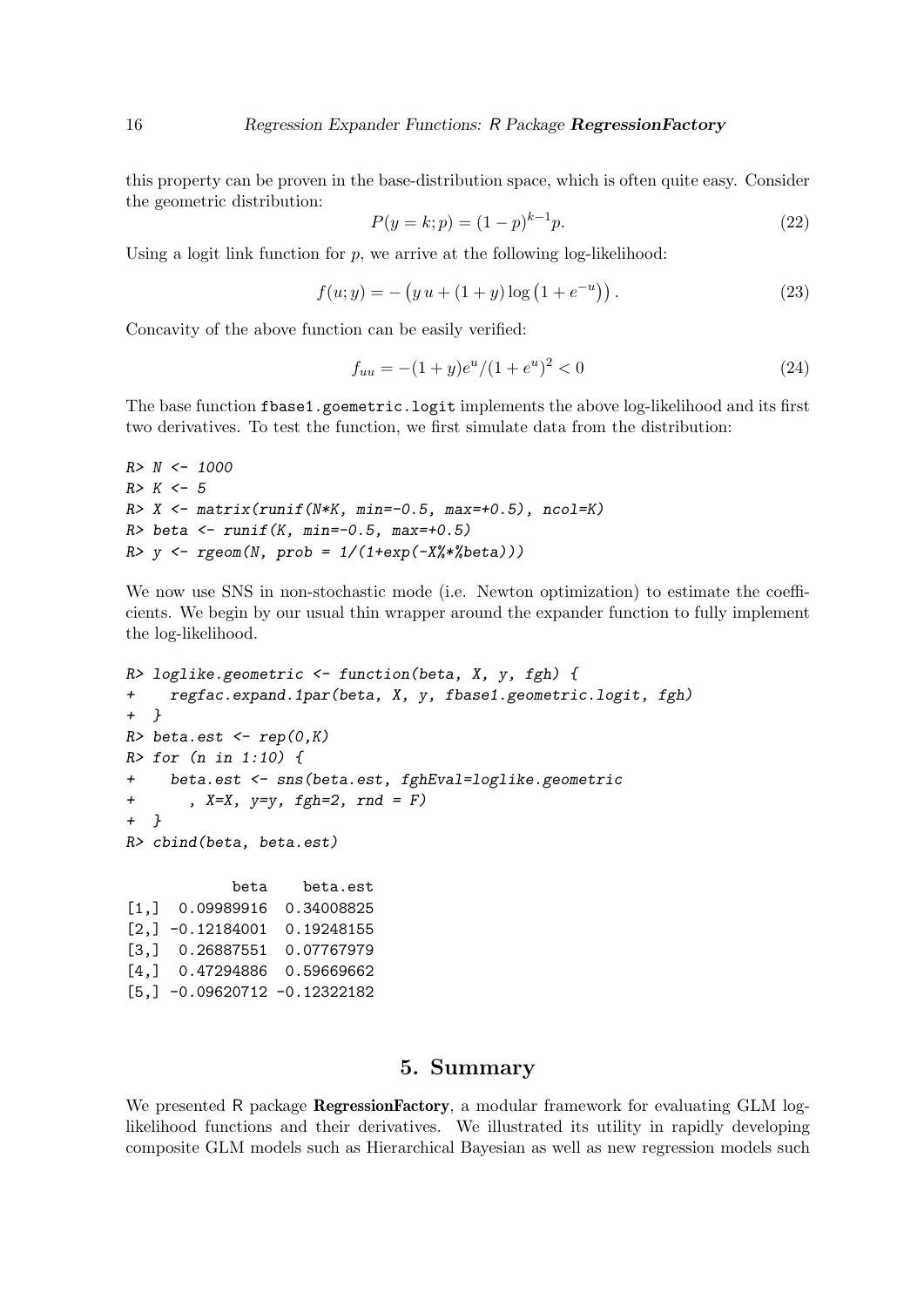as geometric and exponential regression. The accompanying definiteness-invariance theorem allows us to reason about logl-likelihood Hessian in a much lower-dimensional space.

Another advantage of our modular implementation is that it allows for performance optimization strategies to be readily applied across all GLM models. For example, the linear algebra steps contained in the expansion functions regfac.expand.1par and regfac.expand.2par can be thoroughly studied from the following perspectives:

- Row-major vs. column-major layout of the covariate matrices  $X^j$ 's, for single-threaded and multi-threaded scenarios.
- Non-Uniform Memory Access (NUMA) implications of memory allocation for  $X^j$ 's.
- Loop and cache fusion strategies.
- Coarse- vs. fine-grained parallelization in composite models such as HB.

While base functions contain model-specific code, yet they also present broad optimization opportunities. For example, they are all vectorized by definition, suggesting that they can benefit from optimized Single-Instruction, Multiple-Data (SIMD) implementation. In particular, access to vectorized transcendental functions can greatly improve the peformance of many base functions. Many of the above issues have been studied here [\(Mahani and Shara](#page-17-8)[biani](#page-17-8) [2013\)](#page-17-8). A natural next step for **RegressionFactory** would be to implement the expander and base functions in compiled code such as  $C/C++$ , which allows for many of the advanced optimization techniques to be applicable subsequently.

# References

<span id="page-16-3"></span>Apostol TM (1974). Mathematical Analysis. Addison Wesley Publishing Company.

- <span id="page-16-7"></span>Boyd S, Vandenberghe L (2009). Convex optimization. Cambridge university press.
- <span id="page-16-4"></span>Dunn PK, Smyth GK (2014). dglm: Double Generalized Linear Models. R package version 1.8.1, URL <http://CRAN.R-project.org/package=dglm>.

<span id="page-16-0"></span>Dunteman GH, Ho MHR (2006). An Introduction to Generalized Linear Models. 145. Sage.

- <span id="page-16-5"></span>Gelman A, Hill J (2006). Data analysis using regression and multilevel/hierarchical models. Cambridge University Press.
- <span id="page-16-2"></span>Gentle JE (2007). Matrix Algebra: Theory, Computations, and Applications in Statistics (Springer Texts in Statistics). Springer-Verlag.
- <span id="page-16-6"></span>Gilbert GT (1991). "Positive definite matrices and Sylvester's criterion." American Mathematical Monthly, pp. 44–46.
- <span id="page-16-1"></span>Gilks WR, Wild P (1992). "Adaptive rejection sampling for Gibbs sampling." Applied Statistics, pp. 337–348.